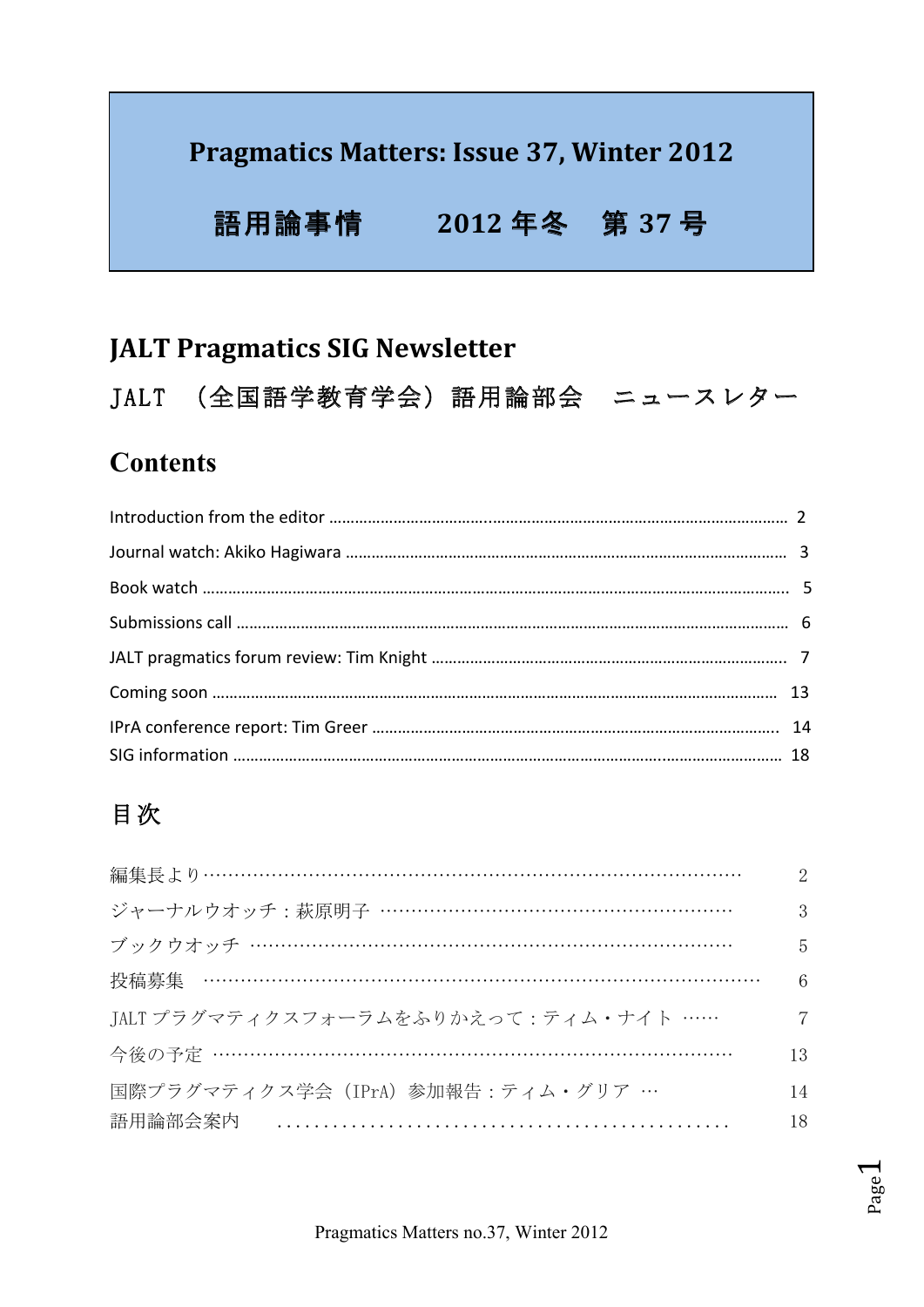#### From the editor:

Greetings and, as it's still January, a happy new vear to all our members and readers of the newsletter. 2012 promises to be an

exciting year from the aspect of the Pragmatics SIG. Although last year was busier from the point of view of international conferences, this year - as announced in our new Pragmatics SIG Mail-Mag in December  $-$  we will be sponsoring

Dr Alan Firth from Newcastle University in England, as a plenary speaker at the JALT National Conference in October.

This issue includes reports on the Pragmatics Forum at last November's JALT conference and the International Pragmatics Association conference last July. We also have Akiko Hagiwara's valuable Journal Watch column and a brief Book 
 Watch. 

I would be delighted if anyone wants to review the books featured, or any other appropriate books, report on the Temple University's Applied Linguistics Colloquium in February or contribute any other articles to the next issue, which is planned for April. Please email me at: tknight303@gmail.com. 

Finally, thanks again to the Japanese coeditors, Naoko Osuka and Yukie Saito. Tim 
 Knight 

編集者より

会員の皆様、そしてニューズレター の読者の皆様、明けましておめでとう



ございます。2012 年は語用論部 会にとって間違いなく素晴らし い年になります。昨年は国際学 会という観点では忙しい1年で したが、今年は、12 月にお送り した語用論部会のメールマグで もお知らせしたとおり、10 月に

開催される JALT 全国大会で、語用論 部会は英国ニューカッスル大学のアラ ン博士を基調講演者として後援します。 ティム・ナイト 

(日本語訳:大須賀直子)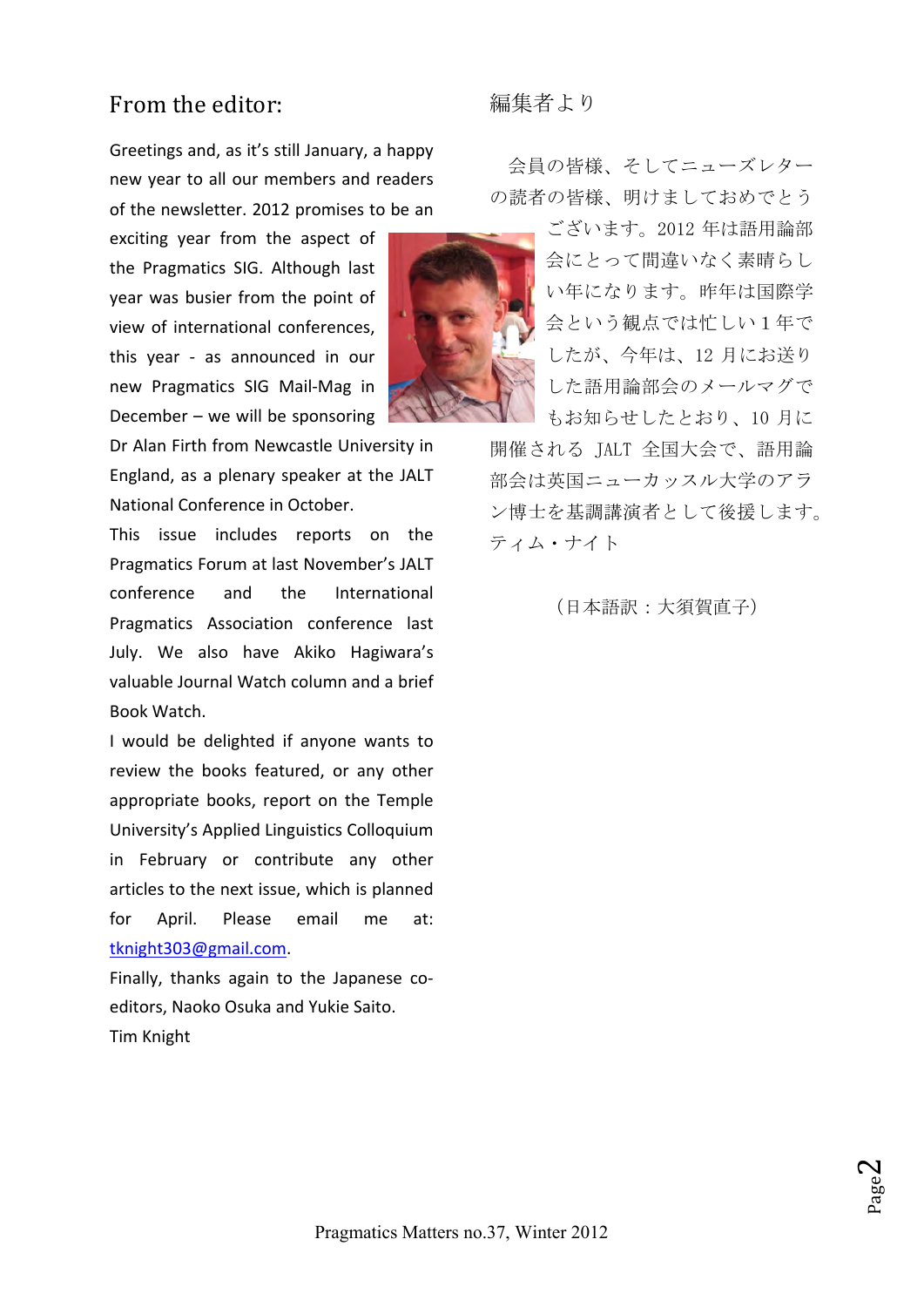## **Journal Watch: Akiko Hagiwara**

### ジャーナル ウオッチ:萩原明子

英語の please は言語行為の依頼で頻用される語ですが,用法は広く慣用的な依頼表 現に自動的に付与されるばかりでなく、語用論的に様々な用途があります。最初の



論文はスペイン語母語話者の英語学習者にロールプ レイを使用してデータ収集をした結果,L2 学習者の 使用する please の用法は限られたものだけだった、 という研究についての Martínez-Flor 
 (2009)の論文 です. 2つ目は、教員教育をテーマに英語教育にお いての語用論要素の取り入れ方とその問題点につい て,実際の教員教育セミナーにおいての会話データ を分析し顕在化させた Ishihara 
 (2011)の論文です. 

People communicate using all kinds of resources, and, of course, language plays a major role. The first article I am reviewing this year is about the word "please," by Alicia Martínez-Flor.

Martínez-Flor, A. 2009. The use and function of "please" in learners' oral requestive behaviour: a pragmatic analysis. Journal of English Studies, 7, 35-54.

This article is about the acquisition of the "magic word" of English, "please," by Spanish L2 learners. Although "please" is a single word, it can be used in many different ways, which means it inherently has various pragmatic functions. Martínez-Flor conducted a study using spontaneous role-plays of requests with 30 some pairs of English learners. She analyzed the use of internal and external modifiers including "please." She claims that although "please" can be used different ways, learners' use of it was quite limited. Then she goes on to introduce how we can teach learners various uses of "please," using authentic and semiauthentic input like TV dramas and movies. What she claims sounds right. If we rely on natural occurring input, learners, especially foreign language learners, would not be exposed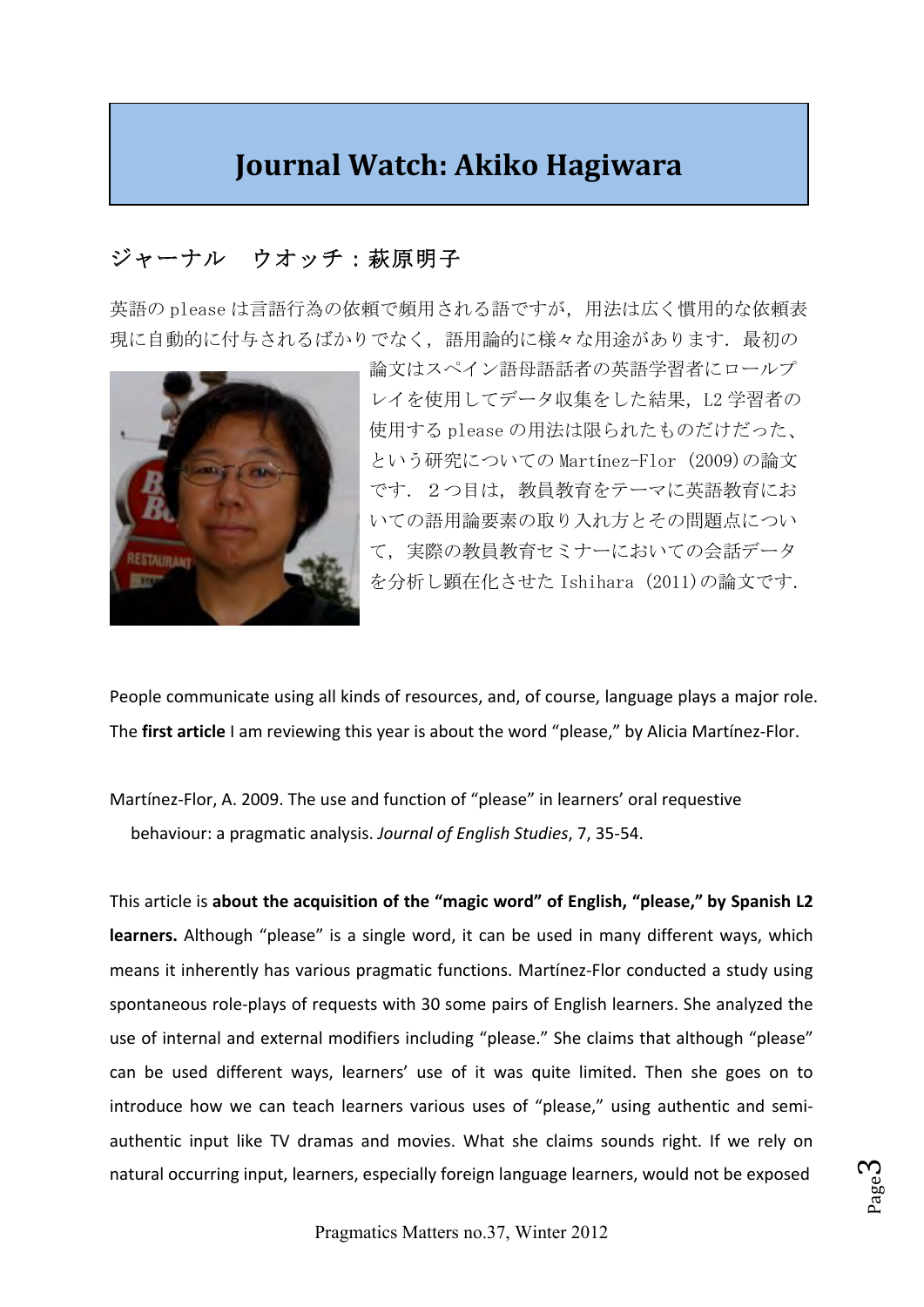#### Journal Watch: Hagiwara

to sufficient input of less conventional uses of a word when the word has many different uses. Teaching intervention may be necessary. However, it is also true for the learners. Unless we observe learners for a long, long time, those less frequent uses of the expression would not appear in their production for the same reason. In order to support her claim, she needs to collect much more data from both L1 and L2 and analyze the frequency of occurrences of "please" in each usage to see the difference between two groups.

The **second article** of this year is:

Ishihara, N. 2011. Co-constructing pragmatic awareness: Instructional pragmatics in EFL teacher development in Japan. TESL-EJ, 15 (2).

Teacher education is a touchy field in a way, simply because many of us teachers are so used to teaching and often forget to learn something new. From data collected during a secondary school English teachers' workshop in Japan, Ishihara analyzed the discussions of government-authorized and other textbooks in light of their pragmatic naturalness. As we need to raise our students' pragmatic awareness, we also need to help raise our colleagues' and our own awareness in pragmatics. Raising awareness can sometimes challenge other people's beliefs, and Ishihara's data clearly demonstrate that. Although he is one of the actual participants in her study, Mr. X appears to be a symbolic figure, a stubborn inflexible high school teacher who firmly believes in authority. After the session, their pragmatic awareness was raised, but they still failed to apply that knowledge into practice. Pragmatics is a difficult subject to teach, because it relies on actual people's interactional behaviors, not the intuition of an ideal speaker.

The article is available here:

http://www.tesl-ej.org/wordpress/issues/volume15/ej58/ej58a2/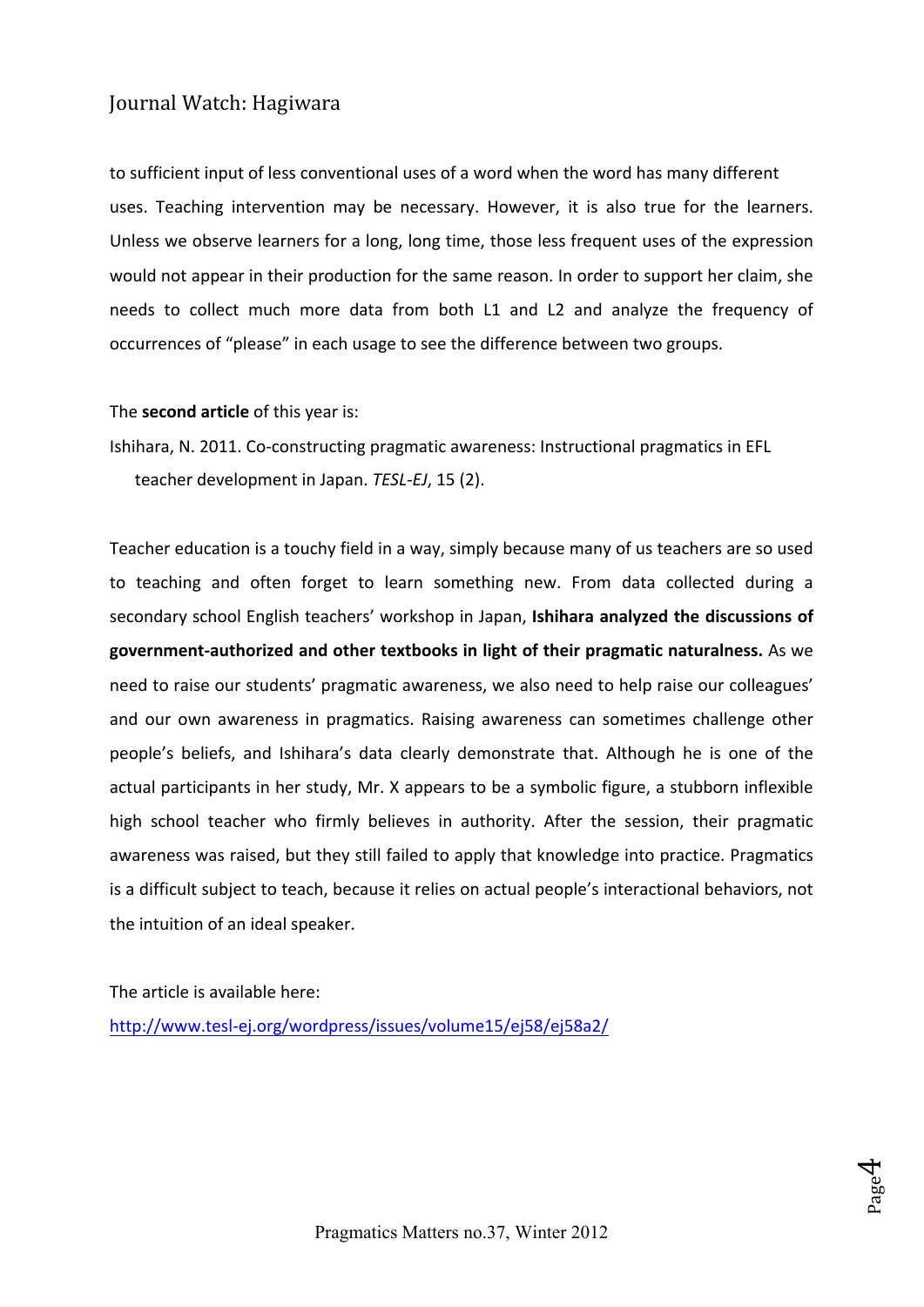# **Book 
 Watch**

Two books that were welcome additions to my bookshelf in the last year (and which didn't only stay on the shelf!) were the two pictured here. Anyone wishing to write a review of these or any other appropriate books, please tell the editor by email: tknight303@gmail.com



On the left:

Houck, N. & Tatsuki, D. (Eds.). (2011). *Pragmatics: Teaching natural conversation.* TESOL Classroom Language Series. ISBN: 978-1-931-18570-7

This book is a companion to the book, *Pragmatics: Teaching Speech Acts*, also edited by Noel Houck and Donna Tatsuki, which B. Bricklin Zeff reviewed in our Summer 2011 issue.

On the right:

O'Keefe, A., Clancy, B., Adolphs, S. (2011). *Introducing pragmatics in use*. Abingdon: Routledge. ISBN: 978-0-415-45091-1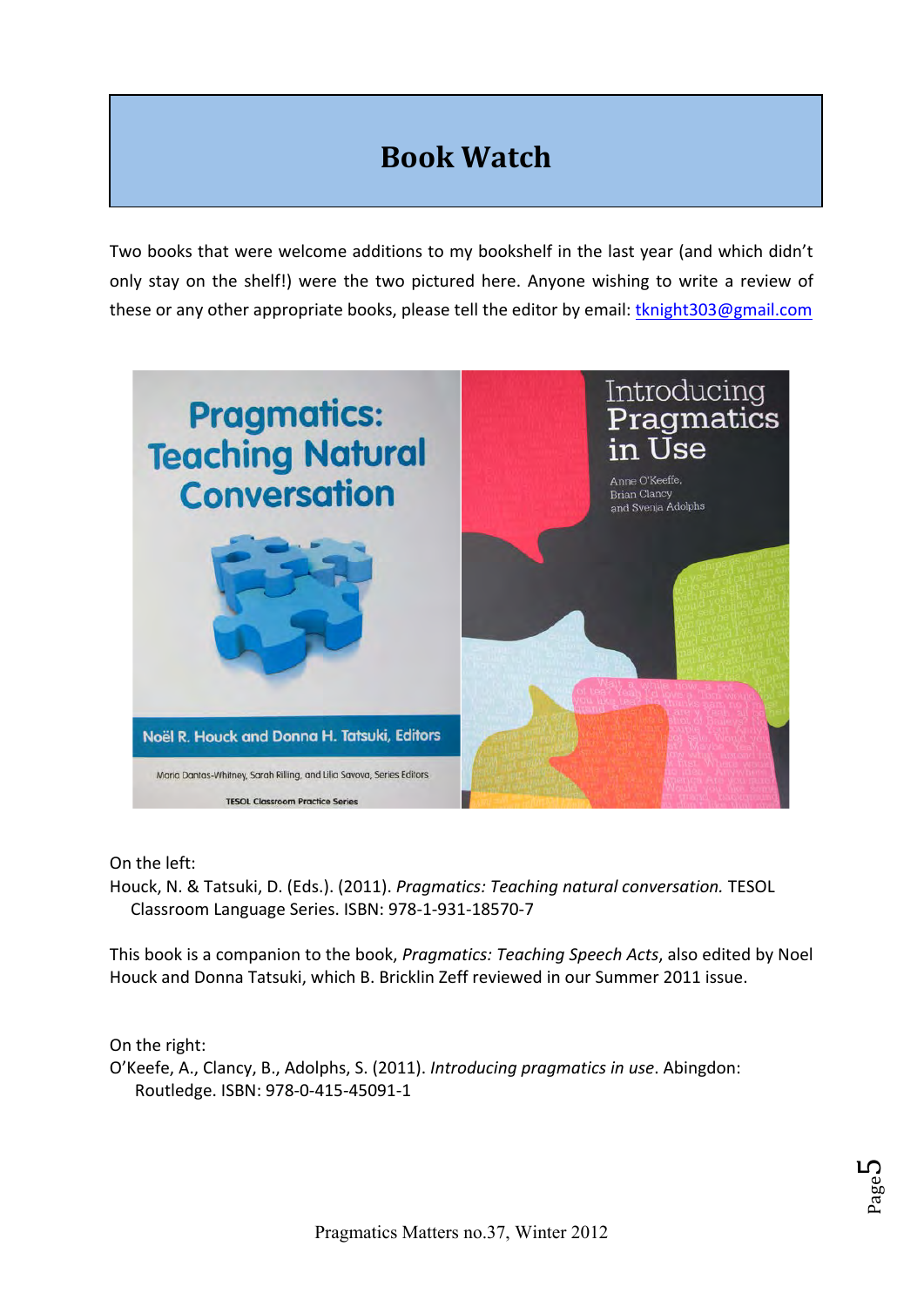# **Submissions Call**

#### **Bringing Pragmatics into the Classroom.**

That's the planned title of the SIG's third book in its Pragmatics Resources series, due to be published later this year. For this we are putting together a collection of practical lessons and 'pragtivities' along the lines of JALT's popular My Share column.

A game for developing faster uptake in turn-taking, an awareness activity on offering invitations, a way to make textbook activities more authentic—all these and more are the sorts of practical 'how-to' articles we are looking for.

The deadline for submissions is March 2012, so take a look at the call for contributions and start thinking about what you have to share with our members.

http://www.pragsig.org/pragres/bk3/callforcontributionsbk3.html

If you have any questions, don't hesitate to contact Jim Ronald at pragtivities@gmail.com

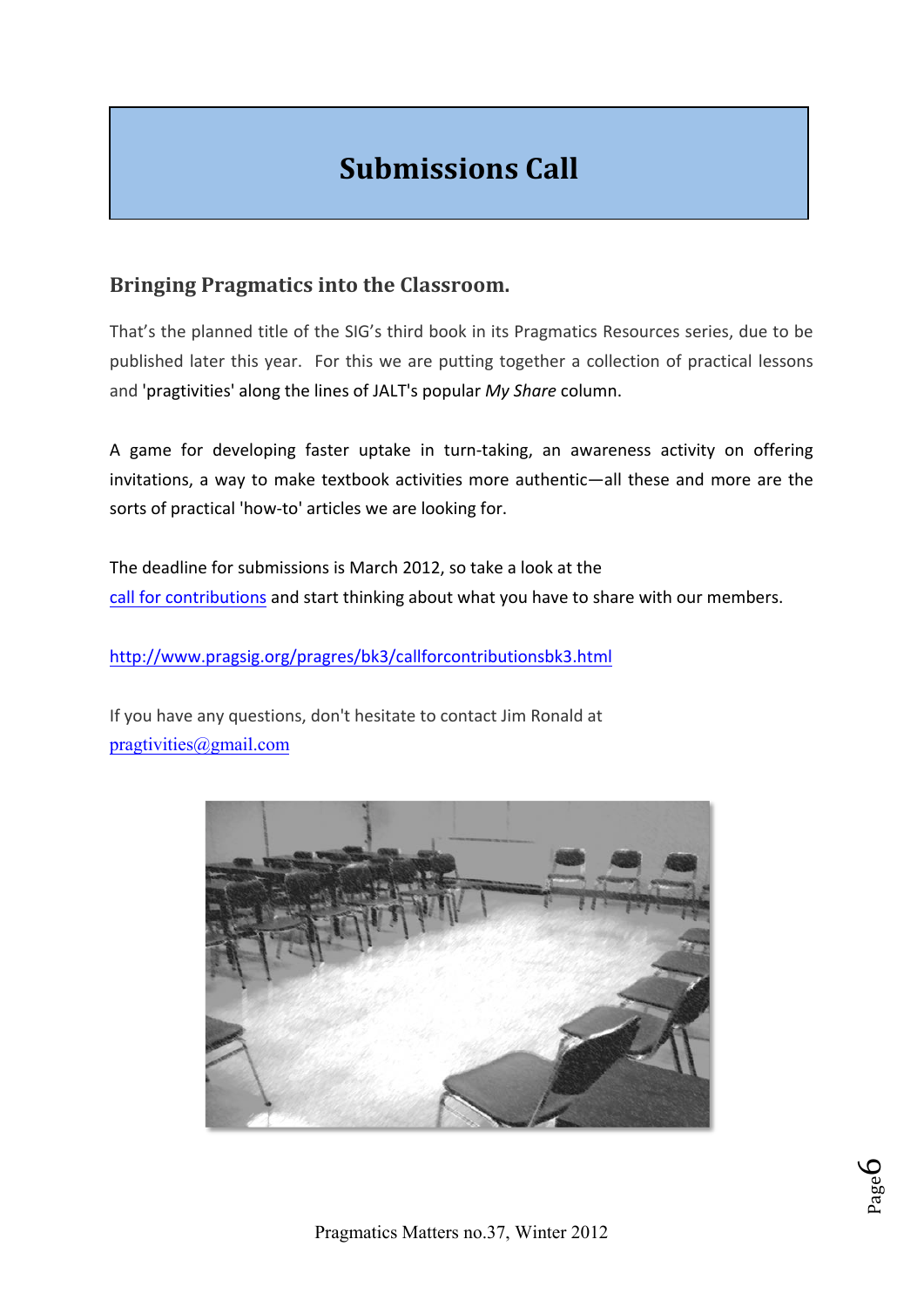## **JALT Conference Pragmatics Forum Review:**

### **Tim Knight**



In this article Tim Knight reviews the Pragmatics Forum at the JALT National Conference that took place last November in Tokyo. The Forum's theme was 'Taking conversational analysis into the classroom' and featured four speakers.



Our reviewer summarizes each speaker's presentation, and concludes by praising the speakers. But he also calls on them to be bolder and to take their argument into less immediately supportive arenas and

also to try to produce materials that other teachers can use to help take CA into the classroom. 

本記事では、昨年 11 月に開催された JALT 全国大会におけるプラグマティク スフォーラムについて、ティム・ナイ トが振り返ります。本フォーラムでは 「CA を教室に導入しよう」というテー マのもとに、4人の講演者が発表をお こないました。最後にナイト氏がそれ ぞれの講演についてまとめ賞賛しまし た。さらには、もっと大胆になって、 すぐには支援してくれないであろうと ころにも議論を広げとほしいこと、そ して教師が CA を教室に導入する際に 役立つような教材を作ってほしいこと、 を要請しました。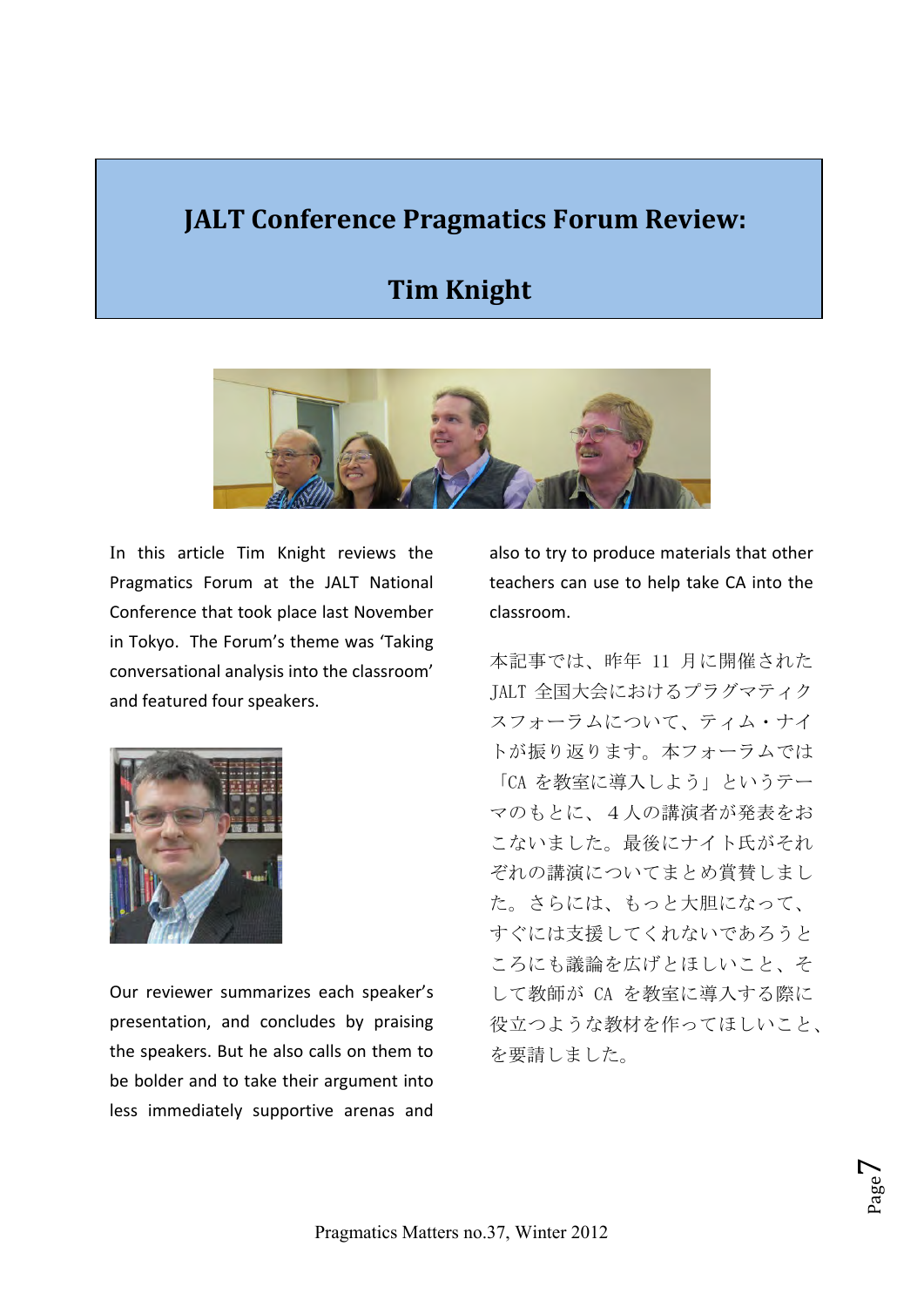#### **Introduction**

There were eight pragmatics-related presentations at JALT 2011, starting with Pragmatics SIG Treasurer Noriko Ishihara's interesting ideas on how to introduce pragmatics even to young children by using kamishibai stories, and ending with Ian Nakamura's presentation on the 'Growing awareness of how responses are co-managed.'



**JALT 2011: Noriko Ishihara presenting** 

In between, one of our Japanese language editors, Naoko Osuka presented findings from her study exploring how Japanese EFL learners would complain to a teacher about a poor grade, and our Journal Watch columnist Akiko Hagiwara talked about the pragmatics of scientific communication. Jeremie Bouchard led a workshop to explore the ways both teachers and students can become more aware of pragmatics and how awareness-raising can be "embodied into actual classroom activities." In addition, Philip Chappell talked about 'Using genre pedagogy to develop oral skills' and Marshall Childs explained how we should take what is known from recent brain science to reunite pragmatic and linguistic competence through our teaching.

#### The Forum: Taking conversation analysis into the classroom

Childs' point of view sounds rather timid next to the argument of the final speaker in the Pragmatics Forum, entitled, Taking conversation analysis into the classroom. Don Carroll, quoting Deborah Tannen's point that pragmatics isn't the "icing on the cake... it's the whole

$$
\mathsf{Page}\,S
$$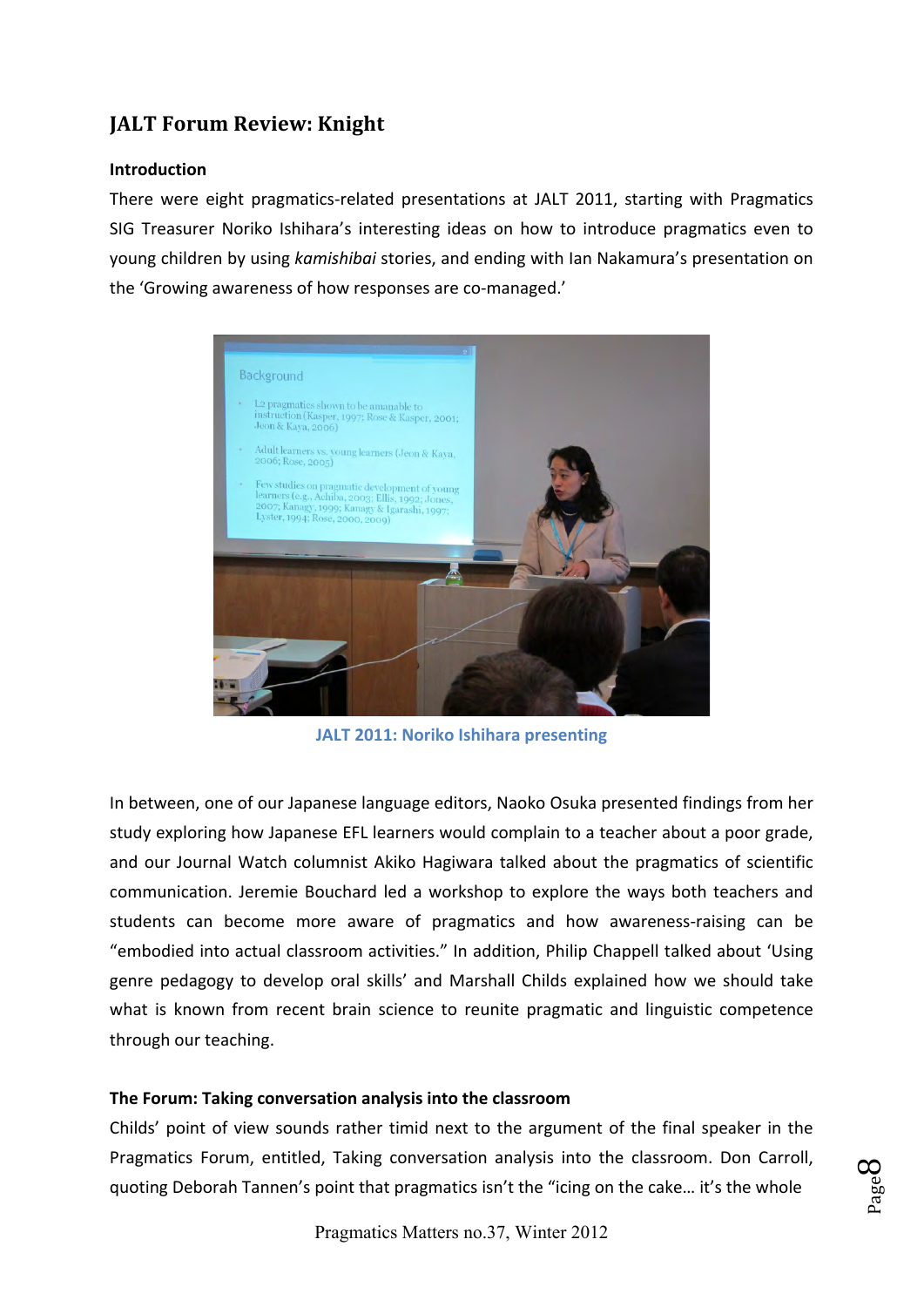cake", argued that we shouldn't be teaching grammar as such at all; we should be teaching social interaction. He argued that so-called linguistic grammar "is really no different" from how we behave in an elevator or gather around to watch a street performer – it's a kind of grammar for behaving in social interaction.



JALT 2011: Don Carroll presenting at the Forum

This, said Carroll, is the Big Picture, as taught us by all the CA research in the last 50 years or so: "We need to move past the picture that language is part of a cognitive machine, and to think of it as social interaction... [we can't] separate the talk and the body." The methodology of CA has famously avoided producing a theory of language or anything else, but Carroll said CA should no longer be shy about making bigger claims from what the analysis and research shows. It reminded me of what I heard the British historian Alison Weir recently say, during a BBC radio programme in a different context: "It's in the details we sometimes get a bigger picture."

One effect on Carroll of teaching from a CA perspective is that he's "stopped teaching short answers because they go against everything we've learned about preference organization." He explained, "They are a specialized type of response in specialized situations." (Like teenagers answering their parents' inquiries perhaps?)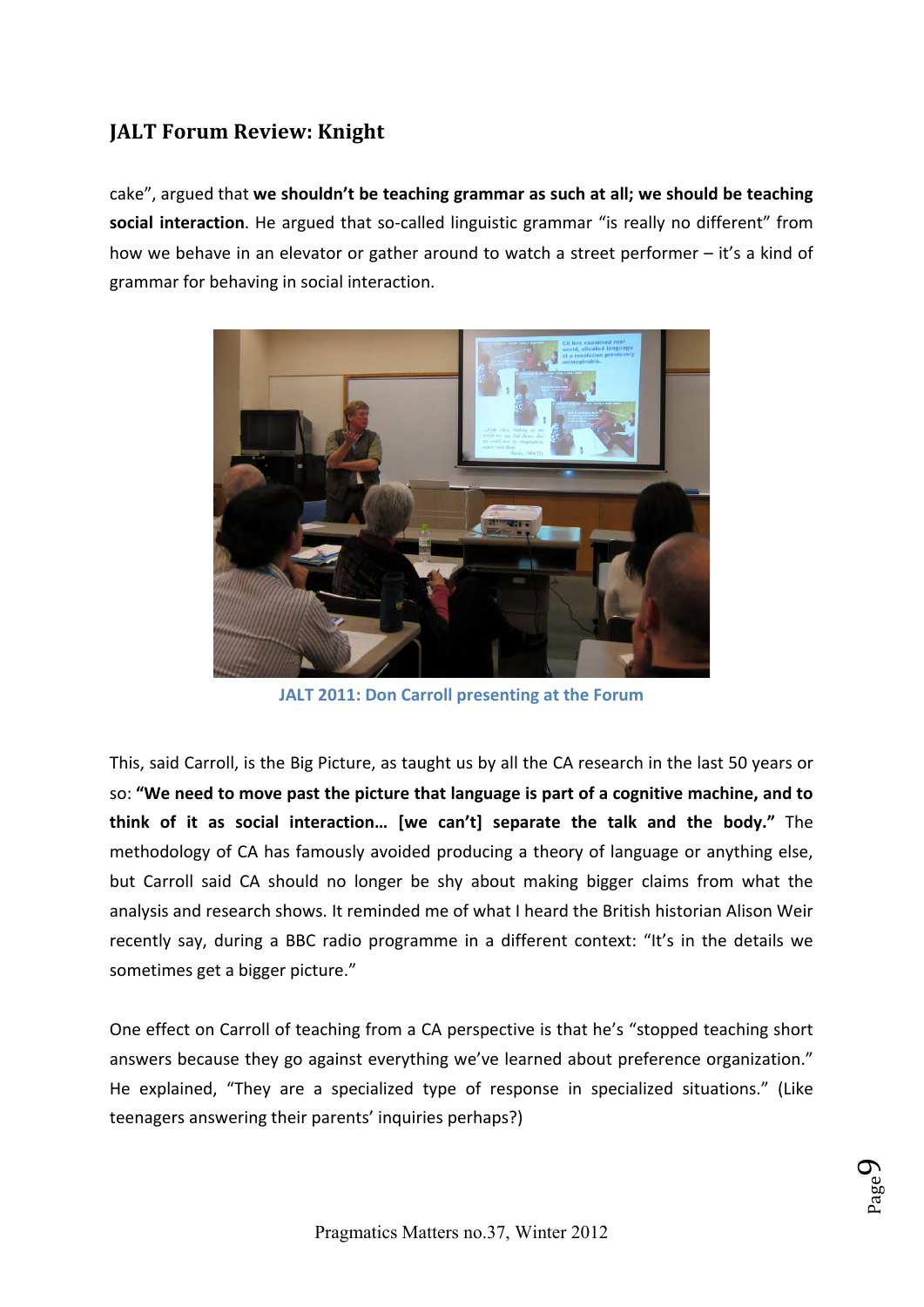Nevertheless, there are a lot of games many teachers play that involve students giving short answers. Ian Nakamura talked about some of these while exploring "the interactive power of yes-no questions." Nakamura said such questions, "can shape or constrain what we can say in answer," such as in a court room, but that popular games such as 20 Questions and Who *Am I?* rely on them. As he said, CA shows us that "Yes-No questions are overwhelmingly **designed to elicit a positive response"** and that this push to 'normative behaviour' – to answer 'yes' – is made stark in the game *Don't Say Yes*. In all these games, of course, the questioner has to carry what traditional minded teachers might call 'most of the linguistic burden.' But Nakamura – in keeping with the CA perspective of the Forum panelists and perhaps most in the audience – called it "the bulk of the interactional work."



JALT 2011: Left to right: Nakamura, Fujimoto, Greer, Carroll

For his presentation, Tim Greer was interested in the interactional work done by one of his students while approaching people to conduct a survey in a shopping mall in Australia. But he was interested not so much in the questions in the survey as in the pre-sequences, the pre-requests and what Schegloff (2007) calls the "pre-pres" that allowed the student to go on and ask the survey questions. Using a video that he used during his presentation with a different focus at the PanSIG 2011 conference, Greer showed the student in action, largely successfully drawing on his "interactional resources", despite his limited English, to approach strangers in the mall.

Greer explained that he showed this video to a group of his undergraduate students and they were interested to watch a Japanese person their own age going up to people in a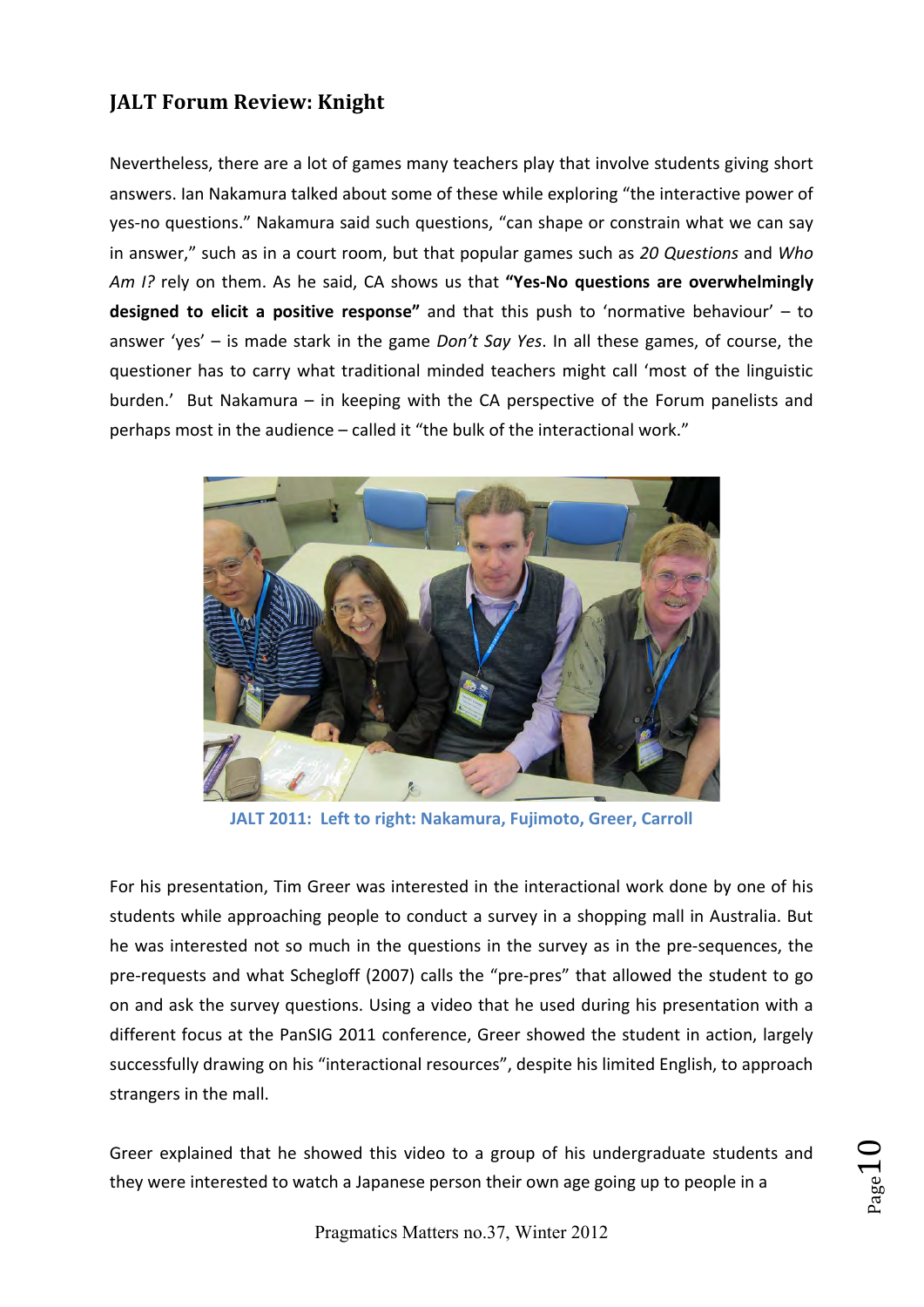foreign country and being able to have a conversation using limited English. Greer said his students reported becoming more aware of how to lead into a conversation, how to ask follow-up questions and becoming "more aware of language as a sequence of actions." It was a good example of how a teacher's research could be brought into the classroom directly for pedagogical purposes.

Such a video could also be used in teacher training  $-$  for example, to focus on what interactional resources might be useful in pre-teaching students preparing to go out and conduct surveys. The purpose of the video material and CA work presented by the Forum chair, Donna Fujimoto, was specifically for teacher training. She showed us a video of a group of four students engaged in a conversation activity along with a transcript of what they said and did during their interaction. Fujimoto explained how analyzing such material is not a neutral activity and doesn't have a neutral outcome. She said, "My understanding of my students has been radically altered by my CA research."

How so? Well, when she used discourse analysis, she noticed especially her students' silences, disfluencies and so on; in other words, she was "paying overdue attention to their deficiencies." In contrast, "after looking at videos of my students' interactions from a CA perspective I shifted to seeing my students' abilities" - such as the way they purposefully combined repetitions in speech, facial expression, gesture, and eye gaze to "constructing a meaningful message."

I could imagine a mischievous teacher in future, about to grade her students, asking her students: Would you like to be evaluated from a CA perspective or from a Discourse Analysis perspective? Woe betide the student who plumped for the latter! Seriously, Fujimoto made an insightful revelation and it was instructive to hear how CA can help us see how well our students are interacting.

#### **Conclusion and a call to action**

This was an excellent forum with four interesting presentations. My only gripe is that it may have challenged the audience less than one or two of the presenters thought. Right at the beginning Donna Fujimoto asked how many had conducted some kind of CA study or research and nearly everyone put up a hand. Tim Greer gave a useful, specific example of something that could be used in classroom; Ian Nakamura used CA to inform a new look at common games language teachers play; Donna Fujimoto made clear the positive benefits of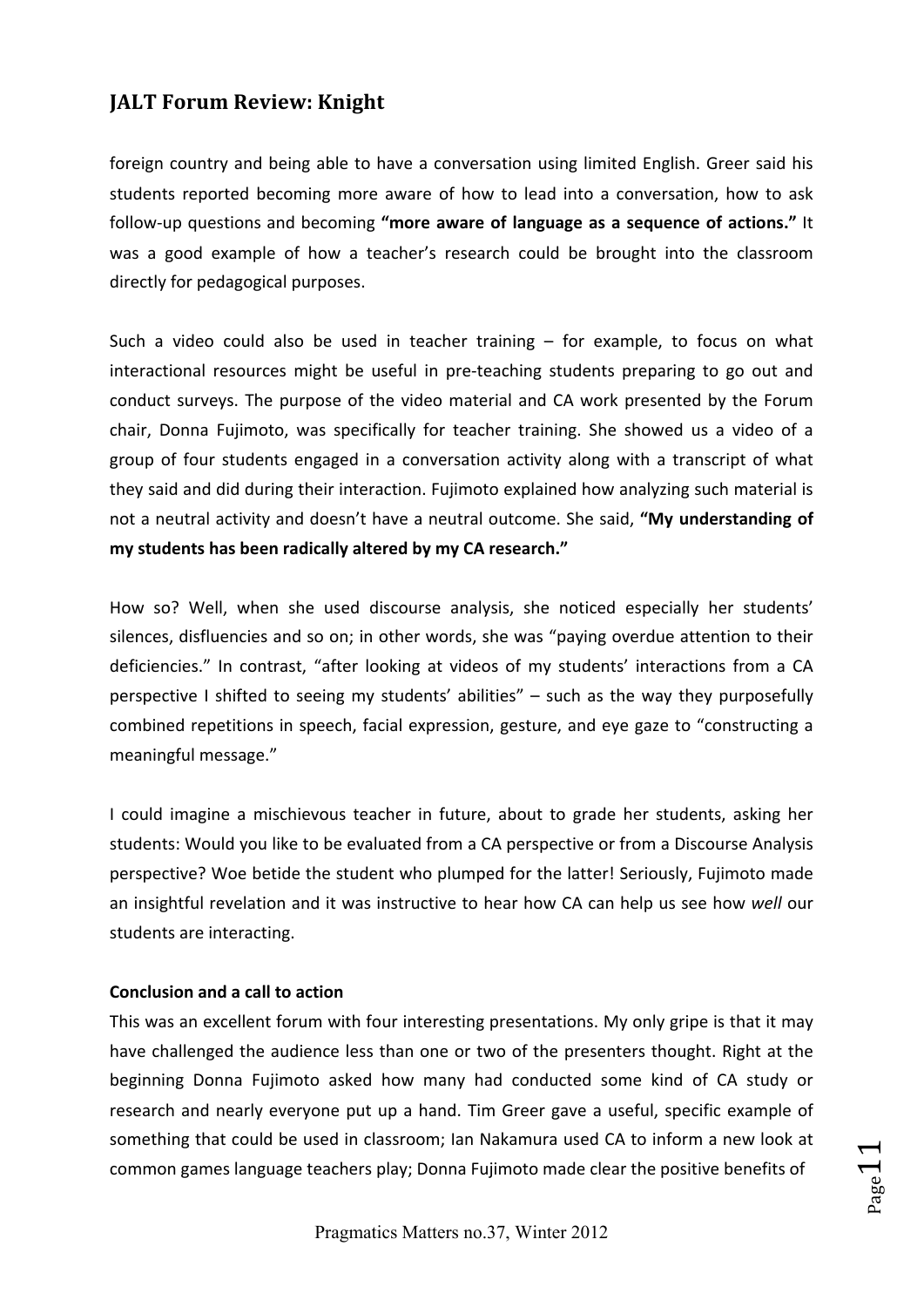examining from a CA perspective how our students are progressing; and Don Carroll made a convincing case for why we should teach language as social interaction.

But I would like to see Donna Fujimoto give that presentation to a Teacher Ed. SIG meeting or at the CUE SIG conference and I would like Don Carroll to publish materials which can actually be used with a false beginner level university class. I have been fortunate enough to participate in a workshop with Dr Carroll from which I could take not just ideas, but actual classroom materials. In the first semester of 2011 they were my materials for an oral communication class (augmented by tasks from the Wong/Waring (2010)\* book) and they worked very well; both the students and I enjoyed using them. One questioner in the Forum pointed out that most teachers wouldn't change their approach until there are textbooks written from a CA perspective. I think Don Carroll should develop further and publish the materials he has already been developing. The positive feeling in the audience for this Forum's theme gave me the impression that there is a thirst for such materials.

\* There will be a review of this book in our next issue. See the Summer 2011 issue for an interview with Jean Wong.

#### References

Schegloff, E.A. (2007). Sequence organization in interaction. Cambridge: CUP Wong, J., & Waring, Hansun Zhang. (2010). Conversation analysis and second language pedagogy. New York: Routledge.



JALT 2011: Forum presenters relaxing afterwards. Behind is Jim Ronald, holding submissions for the forthcoming SIG publication *Bringing Pragmatics into the Classroom* **book. 
 (He 
 wishes.)** 

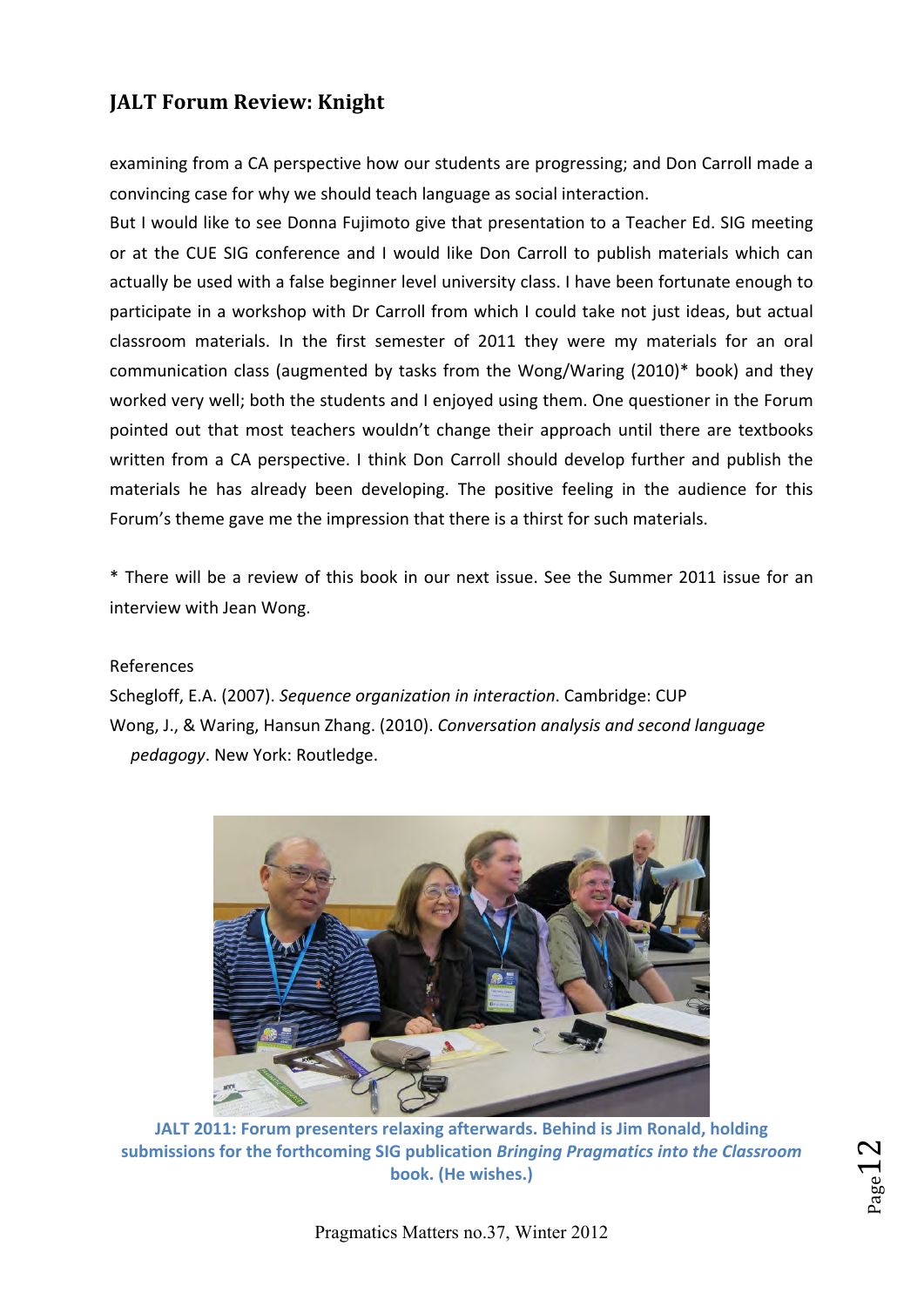# **Coming Soon: Pragmatics at the TUJ Colloquium**

| Date                      | <b>Venue</b>                  |
|---------------------------|-------------------------------|
| Sunday, February 12, 2012 | Temple University Japan Tokyo |
|                           | Campus                        |

Please contact the newsletter editor and commit to reviewing this stimulating event!

#### Pragmatics related presentations include:

| <b>Time</b>     | Presenter(s)                  | <b>Topic</b>                         |
|-----------------|-------------------------------|--------------------------------------|
| $11:30 - 11:55$ | Reiko Shimozawa Takeda        | No Tech to Low-Tech to So            |
|                 |                               | Tech! Google                         |
|                 |                               | <b>Applications for EFL Writing</b>  |
| $12:00 - 12:25$ | Kimiko Koseki                 | <b>Teaching Responses to</b>         |
|                 |                               | Compliments in                       |
|                 |                               | <b>High School</b>                   |
|                 |                               |                                      |
| $1:00 - 1:25$   | Reiko Shimozawa Takeda        | From "Teacher" to "Student":         |
|                 |                               | FLL                                  |
|                 |                               | Identity Shift Surfaces in CA        |
| $2:00 - 2:25$   | Seth Cervantes and Robert     | <b>Teaching Repair Practices to</b>  |
|                 | Olson                         | Young                                |
|                 |                               | Children                             |
|                 |                               |                                      |
| $4:00 - 4:25$   | <b>Yukie Saito</b>            | <b>Pragmatic Analysis of Closing</b> |
|                 |                               | Conversations in ELT                 |
|                 |                               | Textbooks and                        |
|                 |                               | Corpus Data                          |
| $5:00 - 5:25$   | John Rylander, Phillip Clark, | A Video-based Pragmatic              |
|                 | and Rick                      | Assessment for                       |
|                 | Derrah                        | a Video-Based Pragmatic              |
|                 |                               | Course                               |
|                 |                               |                                      |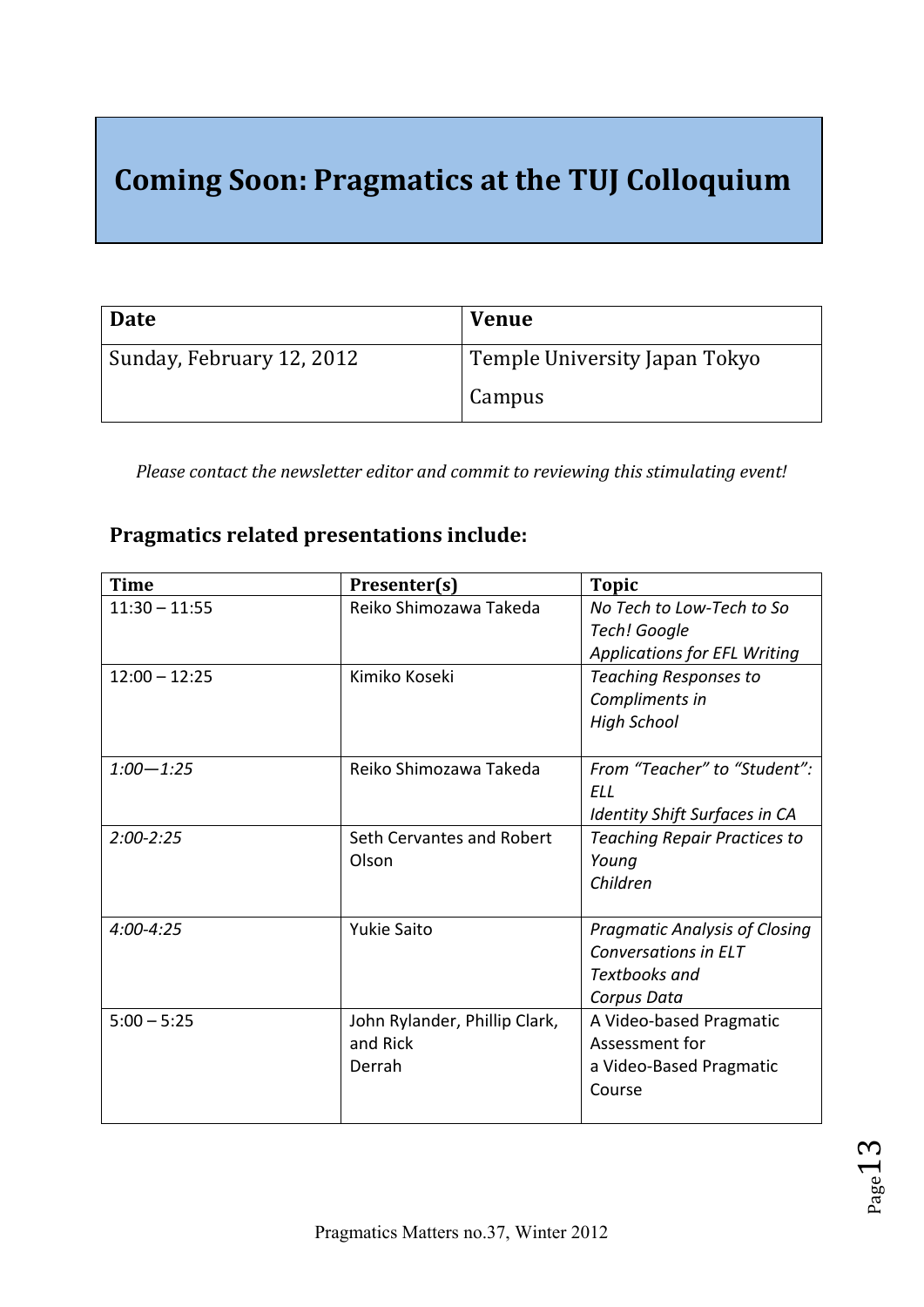## **Report on the 12th IPrA Conference: Tim Greer**

Our SIG's 2011 Coordinator Tim Greer reports on the 12th International Pragmatics Association (IPrA) conference. which took place in Manchester, England, in July 2011. He says the presentations covered not only pragmatics in language learning situations, but also all cognitive, social and cultural aspects of communication and language-in-use. Greer reports that as well as interesting presentations and panels, he enjoyed the social events and activities provided by the organizers, which all combined to make a worthwhile conference trip.

2011 年 7 月に英国マンチェスターで開 催された国際プラグマティクス学会 (IPrA)第 12 回大会について、JALT 語用論部会のコーディネータであるテ ィム・グリアが報告します。同大会で は、言語学習面でのプラグマティクス のみならず、コミュニケーションや言 語使用の認知的、社会的、文化的側面 についての発表もありました。また、 興味深い発表やパネルが多くあった他 にも、社交的催しやアクティビティが あり、全体として英国まで行って参加 する価値のある大会でした。 

The 12<sup>th</sup> International Pragmatics Association (IPrA) conference was held from the 3<sup>rd</sup> to the 8<sup>th</sup> of July, 2011 at the University of Manchester, UK. The IPrA conference is held biannually and with over a thousand participants, it is undoubtedly the largest and most influential conference in the field.

The presentations cover not only pragmatics in language learning situations, but also more theoretical and non-classroom-based contexts, including cognitive, social and cultural aspects of communication and language-in-use. Since there were far too many presentations to review in detail here, I will select just a few of those that interested me. A pdf copy of the program and a full list of the presentation abstracts are available on the IPrA website.

Over the six days of the conference, there were seven plenary speakers; Laurel Brinton, Nick Enfield, Hans Kamp, Sotaro Kita, Rosina Marquez Reiter and Wes Sharrock. Of these, the two that stick in my mind most were Enfield's plenary address on distributed agency and Kita's presentation on gesture and culture. Both demonstrated the essential elements of a plenary speech by presenting in-depth yet accessible accounts of their respective topics in a way that was entertaining and thought-provoking to the audience.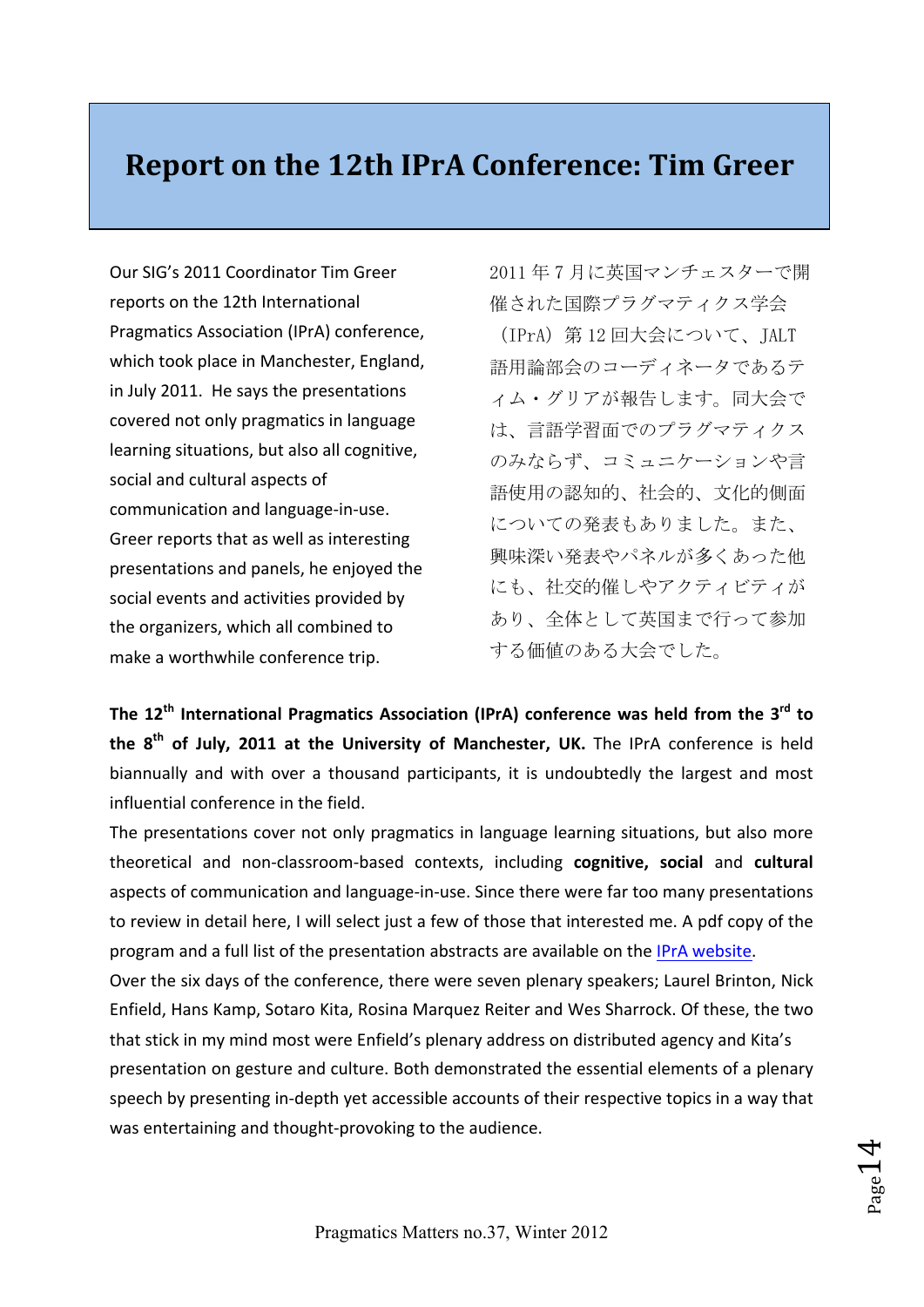#### **IPrA Report: Greer**



**IPrA Venue: Manchester University, England** 

Nick Enfield (Max Planck Institute) adopted a quiet, confident approach that reminded me of a Steve Jobs presentation, complete with simple, engaging slides and more photos than bullet points. By illustrating his theme with anthropological examples taken from both English and Laotian contexts, he was able to break down the concept of **distributive agency** by putting it in terms of whether a statement is intended to be heard as authored by "Me" or "Us". He also discussed how participants in a conversation can extend the notion of "mind" beyond "brain" to include artefacts around them. Enfield also pointed out the need for further investigation into how semiotic resources are used in the real-time distribution of social agency.

**Sotaro Kita** (University of Birmingham) presented results from three studies into crosscultural variation of gestures. The first study demonstrated how information organized in gesture is shaped by the way the information is expressed in language. According to Kita, speakers of Japanese, Turkish and English use gestures to express motion events in ways parallel to the different ways that those events are expressed in their respective languages, providing evidence to suggest that linguistic variation can account for gestural variation. In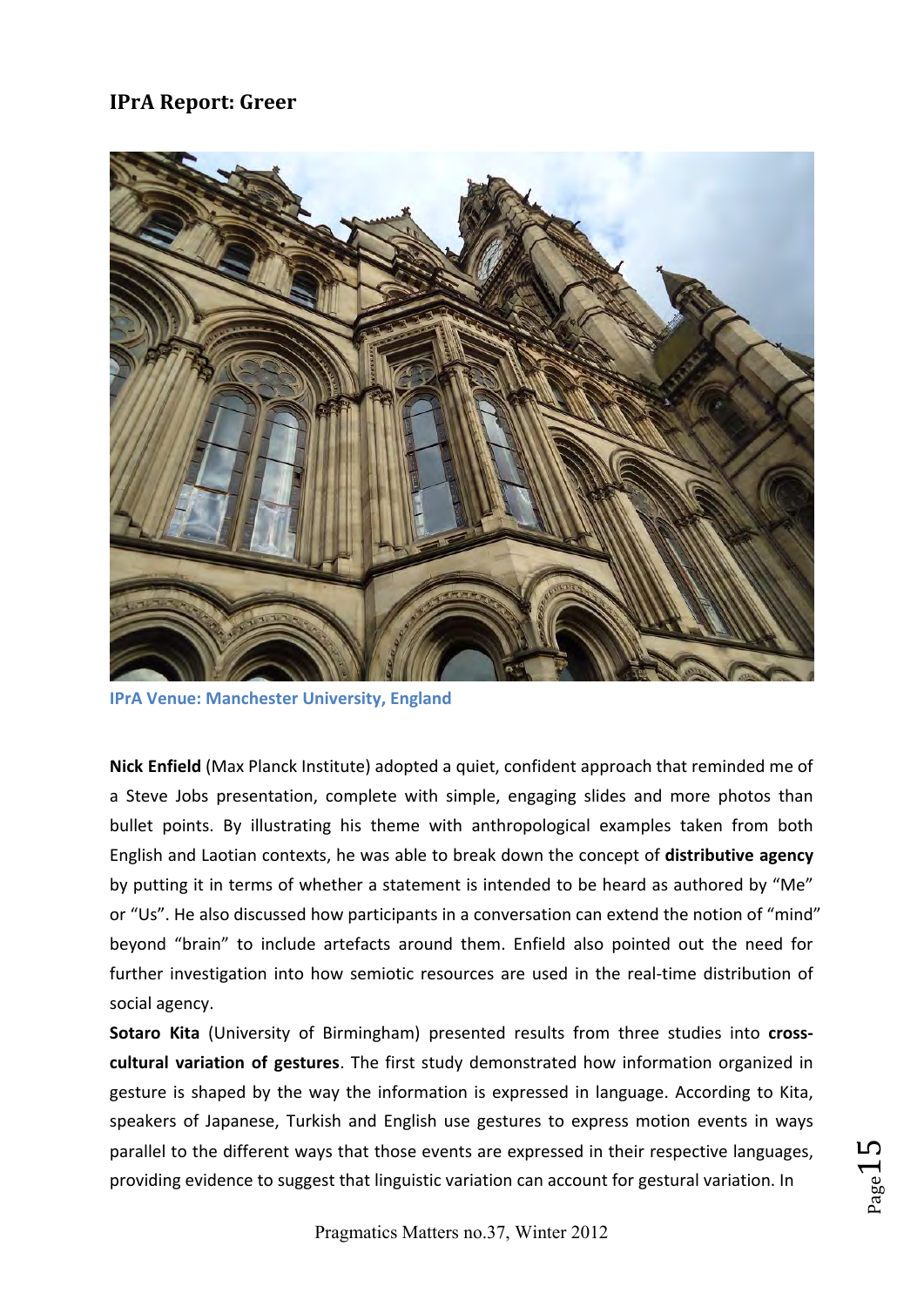#### **IPrA 
 Report: Greer**

the second study, Kita compared two Mayan cultures (Yucatec and Mopan), to show how the use of space in gestures is influenced by culture-specific spatial cognition, which led him to claim that cognitive variation is another source of gestural variation. In the third study he pointed out that people gesture according to what they consider to be culturally appropriate. He illustrated this through reference to ethnographic studies he conducted in Ghana, where pointing with the left hand is considered taboo and therefore restricts communication. Thus, societal values are also a source of gestural variation.

What struck me about both Kita and Enfields' presentations was their wealth of crosscultural data, which strengthened their case for the universality of their respective findings.

The out-going president of IPrA, Sachiko Ide (Japan Women's University) delivered a presidential lecture entitled "Let the wind blow from the East: Using the 'ba (field)' theory to explain how two strangers co-create a story". In her address she put forward the notion of ba (場/place, field) as a framework for analysing the discourse between two strangers (a teacher and a student) who had been asked to co-create a story from a series of pictures. Ide maintained that the "'*ba'* based approach compensates for the consequences of the scientific approach of reductionism". While I was not entirely convinced by her analysis, I do applaud her efforts to work towards a non-Western perspective on pragmatics.



#### (Left): Jean Wong and Ian Nakamura

In addition to these plenary speeches, there were of course countless opportunities to see panels, individual and poster presentations from both wellknown presenters and beginning researchers within the field. A CA panel on constructing social action in conversation convened by Paul Drew, Elizabeth Couper-Kuhlen and John Heritage proved so popular that people were sitting on the floor and clambering for handoutsthankfully the conference organizers moved the forum to a larger room after the

 $P_{\rm age}16$ 

lunch break and made the handouts available via the IPrA website after the conference. There were also interesting CA panels on lies and lying (convened by Jack Bilmes, Edward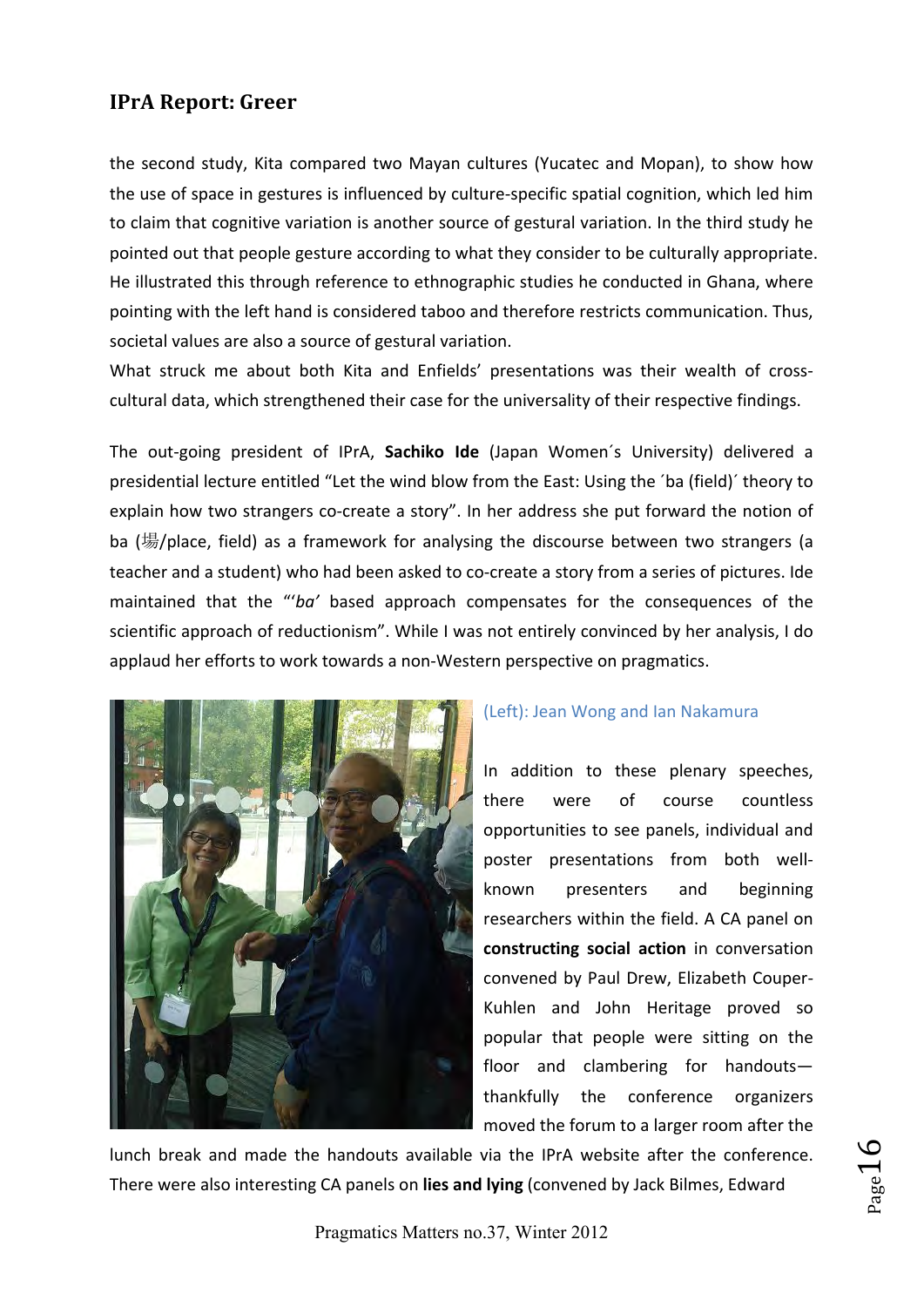#### **IPrA Report: Greer**

Reynolds and Richard Fitzgerald), laughter in interaction (convened by Elizabeth Holt and Rebecca Clift), **emotion displays** of social action (convened Tom Koole and Alexa Hepburn), as well as a related but separate panel which I took part in on constructing emotion in multilingual talk (convened by Matthew Prior and Gabi Kasper).



**IPrA: Emotion in multilingual talk panel** 

Of course, conferences are not just about listening to presentations—they are also an opportunity to network and to talk informally with other researchers within the field. The IPrA conference catered well to this, providing various social events and dinners just about every day. Mid-way through the conference (on the Wednesday) there were organized trips around the city of Manchester and its surrounds. I took part in a bus tour of the Lake District, which provided both some welcome relief from the hectic pace of the conference and the city, as well as a chance to meet some people I probably wouldn't have otherwise spoken to at the conference.

All it all, it was an excellent conference, and I will definitely take part in another in the future. The next IPrA conference will be held in New Delhi, India in September, 2013. Watch out for the Call for Papers on the IPrA website in early 2012.